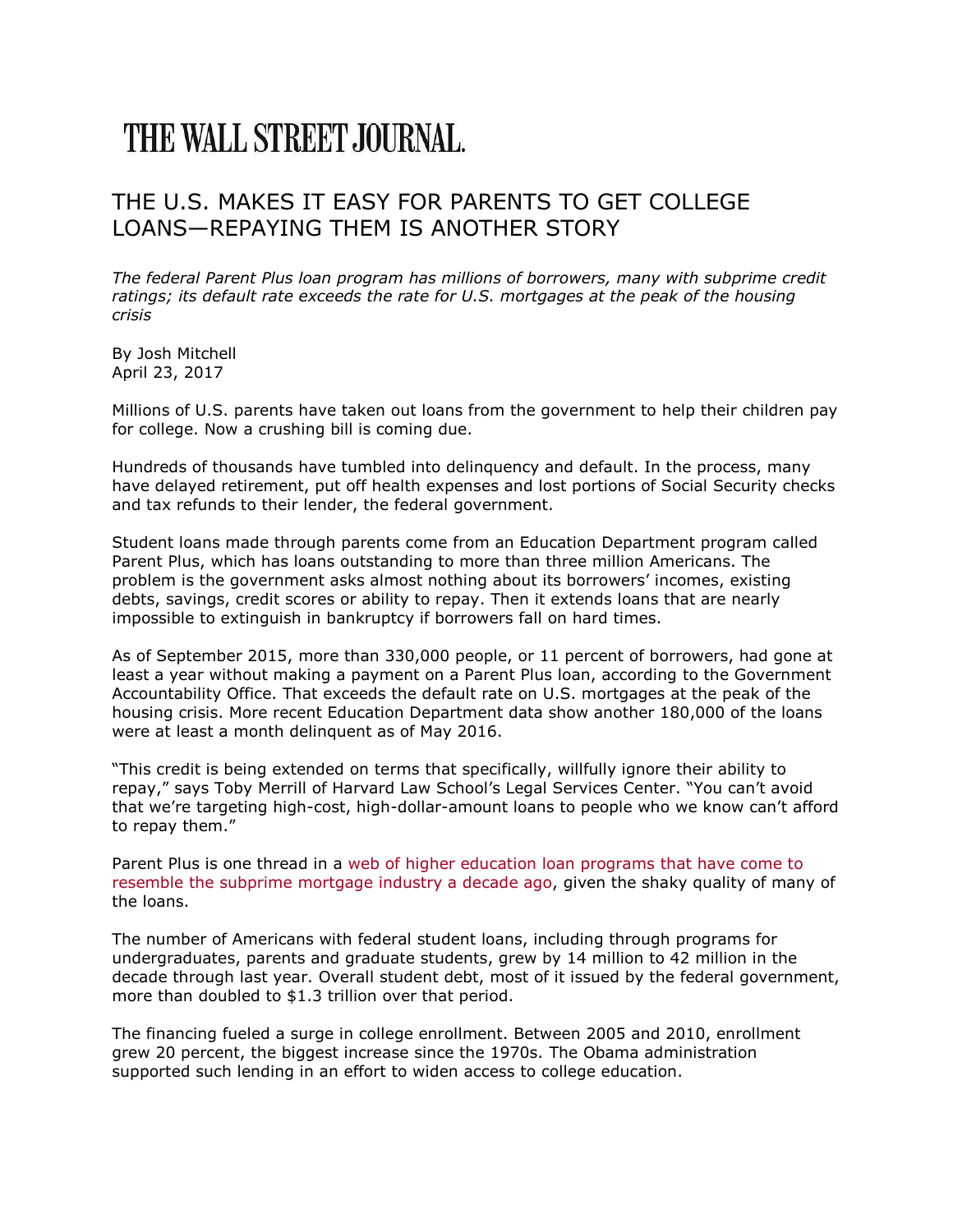Nearly four in 10 student loans – the vast majority of them federal ones – went to borrowers with credit scores below the subprime threshold of 620, indicating they were at the highest risk of defaulting, according to a Wall Street Journal analysis of data from credit-rating firm [Equifax](http://quotes.wsj.com/EFX) Inc. That figure excludes borrowers, such as many 18-year-old freshmen, who lacked scores because of shallow credit histories. By comparison, subprime mortgages peaked at nearly 20 percent of all mortgage originations in 2006.

Roughly eight million Americans owing \$137 billion are at least 360 days delinquent on federal student loans, nearly the number of homeowners who lost their homes because of the housing crisis. More than three million others owing \$88 billion have fallen at least a month behind or have been granted temporary reprieves on payments because of financial distress. New research from Federal Reserve economists shows that [most student-loan](http://publications.nasfaa.org/cgi/viewcontent.cgi?article=1596&context=jsfa)  [defaults are among borrowers who had weak credit.](http://publications.nasfaa.org/cgi/viewcontent.cgi?article=1596&context=jsfa)

Consumer advocates say defaults will continue to mount as loans taken out after the recession enter the repayment cycle.

An Education Department spokesman said the agency is reviewing Parent Plus and all other programs "to determine how best they can fit into the administration's goals of helping students and taxpayers, while promoting excellence in education."

President Donald Trump pledged during his campaign to ease families' student-debt burdens, and his campaign at one point suggested privatizing federal student loans. Senate Republicans plan to study whether to restrict access to Parent Plus as part of a broader higher-education bill expected to be debated as early as this year.

Parent Plus, created by Congress in 1980, allows parents to borrow to cover tuition and living expenses – often after their children borrow the maximum in undergraduate federal loans, capped by law at \$5,500 a year for freshmen, \$6,500 for sophomores and \$7,500 for juniors and seniors. There is no limit to how much parents can borrow. Supporters say the program ensures students can go to schools of their choice.

Rebecca McEvoy, 53 years old, had been a retired public-school teacher for several years, coping with multiple sclerosis, when she turned to Parent Plus in 2010. She borrowed \$84,000 to help her oldest son through an art and design college.

After he graduated, she successfully appealed to the government to have the debt expunged under a federal law that forgives balances for borrowers deemed permanently disabled.

Three years ago, she and her husband, Dave, 64, also a retired schoolteacher, turned to Parent Plus again to help their younger son, Alex, cover costs at Ohio University. Dave McEvoy took out the loans under his name. They borrowed \$40,000 over the past several years and expect to borrow another \$10,000 for his senior year.

The McEvoys' finances likely would have raised red flags with private lenders: They are living off modest pensions and have existing debts that eat up much of their income. "I have nothing left by the time I do my mortgage, the car, food and medical," Ms. McEvoy says.

She says they have started paying down the debt and plan to continue, but they likely won't be able to cover the full monthly payment once her son graduates in 2018.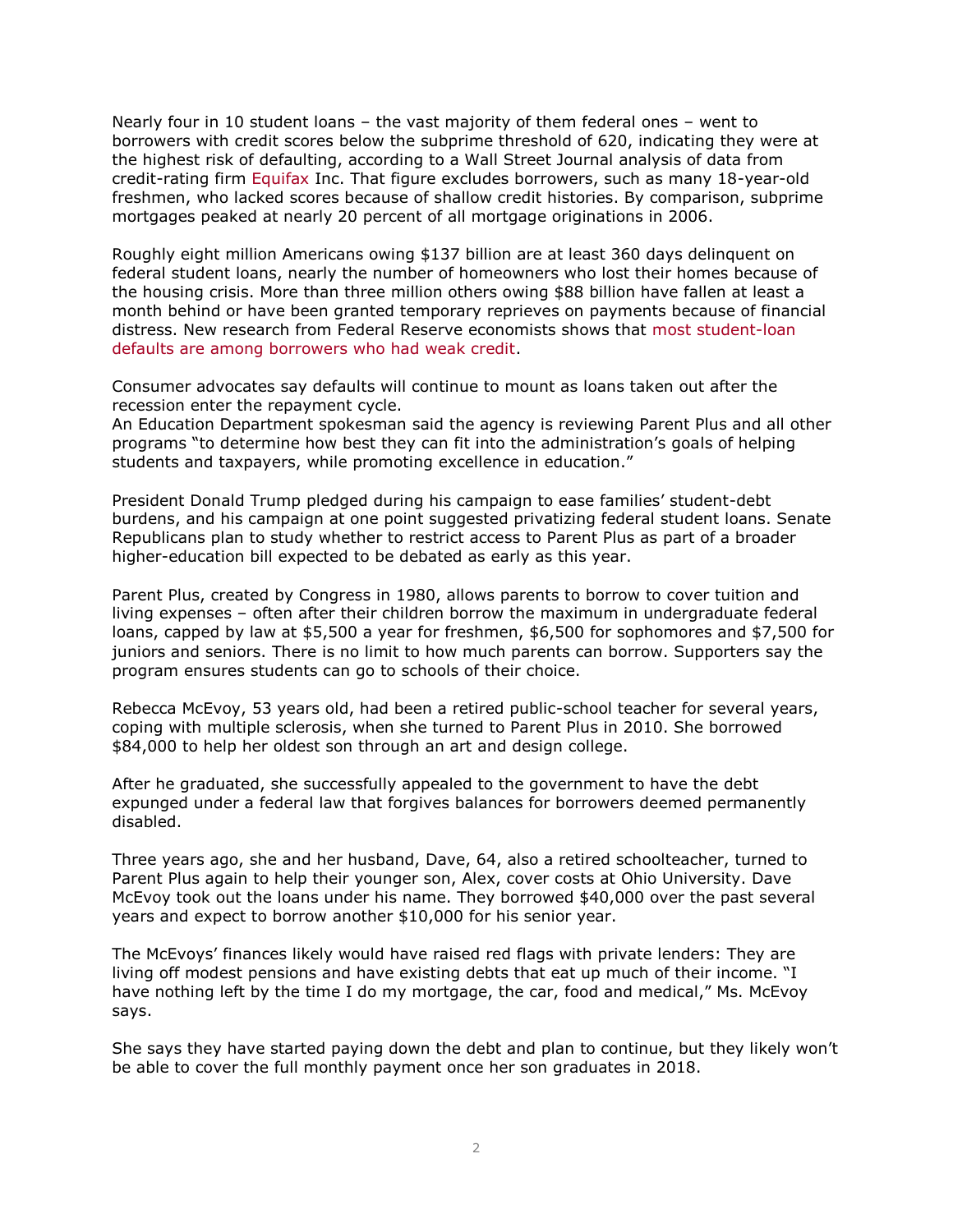Valerie Miller, Ohio University's director of student financial aid, says she can't comment on individual borrowers. She says the school counsels parents on all their options and on whether they will be able to make payments under Parent Plus.

Alex McEvoy, 20, says he plans to work in the tech industry and pay off his parents' loans. "I'm like, 'Mom don't worry about it. It's going to be fine,'" he says.

Obama administration officials, worried Parent Plus was heaping debt on high-risk borrowers, put in place tighter restrictions in 2011. But after schools argued stiffer underwriting would prevent many students from covering tuition, thus reducing college access for minorities and poor students, the administration rolled back the new rules.

"Without this program, our fear is that many of these families would be getting private loans at less-favorable terms or less-favorable repayment options," or they wouldn't be able to cover tuition at all, says Cheryl Smith, head of government affairs for the United Negro College Fund.

Research shows that restricting access to loans based on credit scores leads to lower college enrollment.

Enrollment in Parent Plus has grown quickly since the early 2000s. When the recession hit, private lenders tightened underwriting and many families saw savings and access to other forms of credit wiped out.

The number of families enrolled in Parent Plus jumped more than 60 percent since 2005, to 3.5 million as of Jan. 1. They owed roughly \$77.5 billion – an average \$22,000 per borrower, Education Department figures show.

Many borrowers are poor and older. More than one-third of such loans in recent years have gone to households that also received Pell grants, a student-aid program for families typically earning below \$30,000 a year, federal data show. Other research suggests about one-third were single parents and a similar share lacked college degrees themselves.

The program checks only a borrower's past five years of credit for major blemishes such as bankruptcy or foreclosure, and the past two years for delinquency on debts of more than \$2,085.

Consumer counselors are hearing from borrowers who make as little as minimum wage but borrowed tens of thousands of dollars and now can't repay. Some expected their children to get good jobs and pay off the loans for them. In many cases, their balances have grown with interest – most Parent Plus loans issued over the past decade carried rates of between 6 percent and 8 percent – and thousands of dollars in fees the government charges when borrowers default.

Federal law prohibits borrowers from discharging student loans in bankruptcy, except in extremely rare circumstances. Instead, the government reduces tax refunds and [Social](https://www.wsj.com/articles/social-security-checks-are-being-reduced-for-unpaid-student-debt-1482253337)  [Security checks of borrowers,](https://www.wsj.com/articles/social-security-checks-are-being-reduced-for-unpaid-student-debt-1482253337) leaving some with below-poverty incomes, the GAO reported in December.

"If [Bank of America](http://quotes.wsj.com/BAC) did that, Sen. [Elizabeth] Warren would have them in the biggest hearing you've ever seen," says Betsy Mayotte, a consumer advocate and student-loan expert.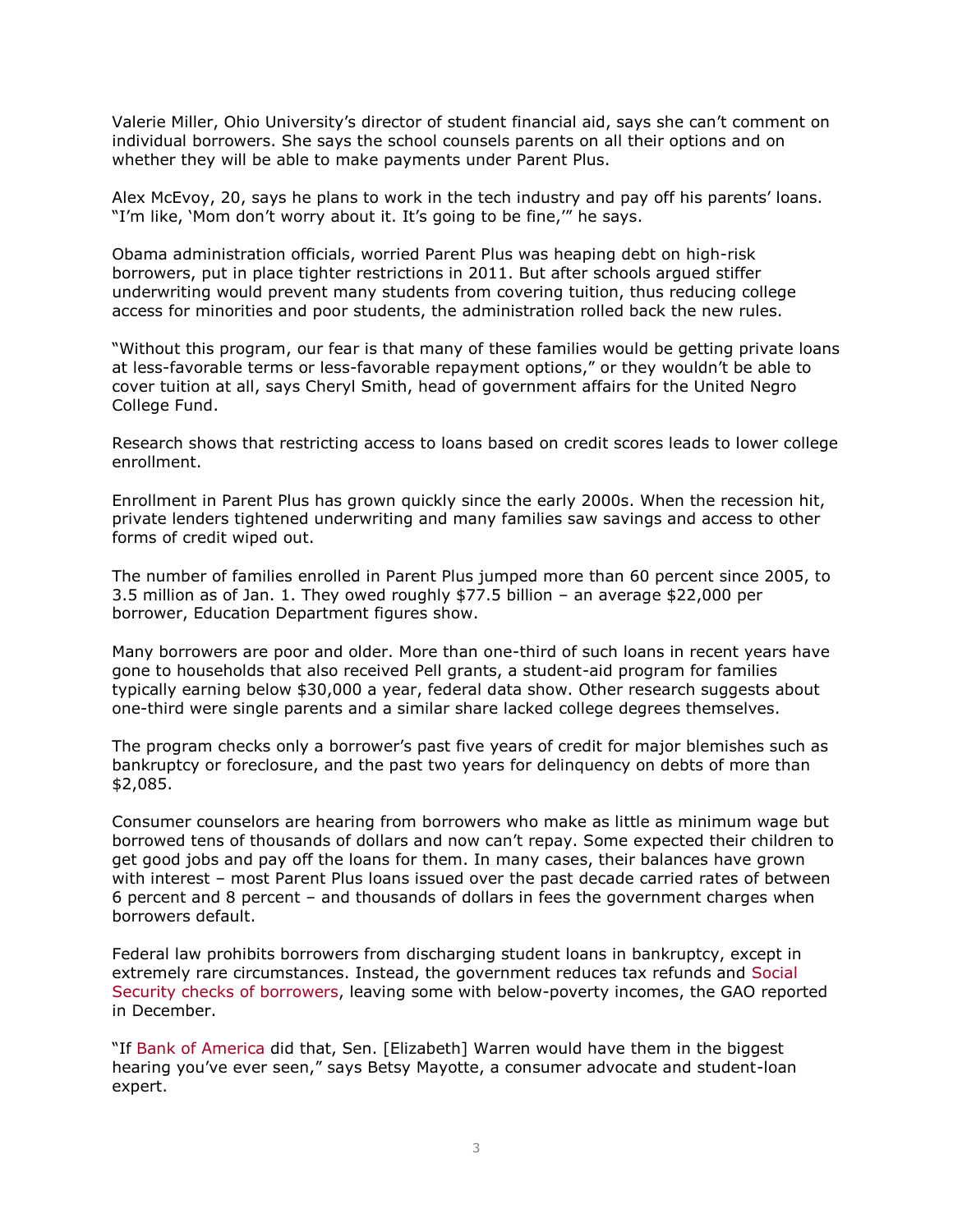The number of Americans who had wages, tax refunds or Social Security checks reduced because of unpaid student debt increased 71 percent between September 2010 and September 2015, according to the GAO. About 41,000 Parent Plus borrowers were among one million student-loan recipients who had checks garnished in the 2015 fiscal year. The government garnished the Social Security checks of 173,000 borrowers from student-loan programs in 2015, up from 36,000 in 2002.

Other borrowers are seeking relief through plans that cut their monthly payments and ultimately forgive some debt. Enrollment in the plans, known as income-driven repayment, has more than doubled in the last three years. The government doesn't publish data on parent participation.

"At some point, we're going to have to realize that a bunch of loans that have been made are not going to be repaid," says James Kvaal, former President Barack Obama's top education adviser.

The GAO estimates taxpayers ultimately [will forgive \\$108 billion on student loans](https://www.wsj.com/articles/u-s-to-forgive-at-least-108-billion-in-student-debt-in-coming-years-1480501802) made through the current fiscal year. By comparison, the savings-and-loan crisis of the 1980s cost the federal government roughly \$181 billion, in today's dollars, according to the Federal Deposit Insurance Corp.

Sherry McPherson took out Parent Plus debt in 2006 so her son could enroll in a sevenmonth certificate program at a Seattle for-profit school that teaches commercial diving. She was an unemployed single mother with thousands of dollars in credit-card debt, a car loan and a subprime credit score. She had just retired from the Army after suffering an injury in Iraq.

The school, the Divers Institute of Technology, told Ms. McPherson she needed to borrow nearly \$16,000 to cover remaining tuition after her son maxed out on undergraduate federal loans, she recalls.

Ms. McPherson, now 50, remembers telling the school's financial-aid administrator she wouldn't be approved because of her shaky credit and unemployment.

"She looked at me and said, 'Look, all we need is your Social Security number,' " recalls Ms. McPherson. "They approved me in three minutes."

She hasn't worked since, partly because she attended college and graduate school herself. Her Parent Plus balance has more than doubled. Combined with her own student loans, she now owes more than \$100,000 to the federal government.

Ms. McPherson has refinanced into an income-driven plan, which sets her payments at zero while she is unemployed.

She and her son plan to start a commercial-diving company that she hopes will allow her to pay off the debt. But when she applied for a \$60,000 loan to start the company, a private lender approved her for \$20,000, at a nearly 16 percent rate, because of her student debt.

John Paul Johnston, executive director at the Divers Institute, says the financial-aid officer who dealt with Ms. McPherson has left the school, and that he couldn't confirm her account. The current financial-aid director, Caycee Clark, says the school informs parents of all their options, and that often Parent Plus is the only alternative for families with no savings. The school charges \$26,000 tuition for a seven-month course.